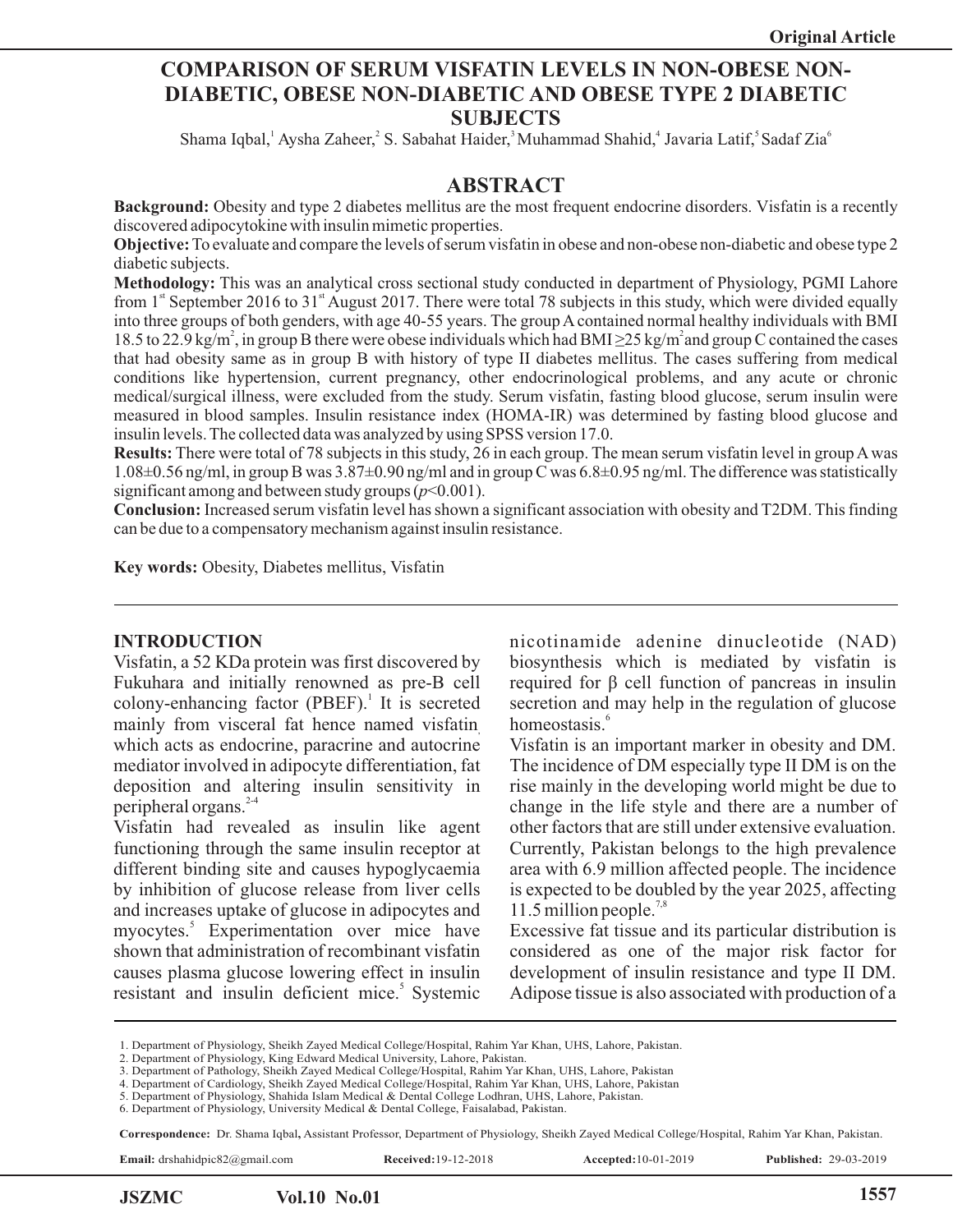number of cytokines like adiponectin, leptin, TNFα, IL-6, resistin and visfatin which are found in the regulation of insulin sensitivity and seems to affect insulin resistance, dyslipidaemias, DM, inflammation, and atherosclerosis.<sup>7,8,9</sup> Visfatin is a novel multifunctional protein acting as a hormone, cytokine and/or enzyme recently under extensive  $discussion<sup>4,8</sup>$ 

Research work till date shows controversy regarding levels and relationship of visfatin in obesity and T2DM. Therefore this study was designed to find out and compare the serum visfatin levels in obese and non-obese nondiabetics and obese type 2 diabetic subjects.

## **METHODOLOGY**

This was an analytical cross sectional study conducted in department of Physiology, PGMI Lahore in cooperation with Lahore General Hospital, Lahore, from  $1<sup>st</sup>$  September 2016 to 31 $<sup>st</sup>$ </sup> August 2017 after approval by the Advanced Science and Research Board of University of Health Sciences (UHS), Lahore. This study included 78 subjects of either sex, between the ages 40-55 years divided into three equal groups. Group Ahad normal healthy individuals with BMI 18.5- 22.9 kg/m<sup>2</sup>, in group B there were obese individual which had BMI  $\geq$ 25 kg/m.<sup>2</sup> Group C contained the cases that had obesity same as in group B and had history of type II DM. The cases suffering from medical conditions like hypertension, current pregnancy, other endocrinological problems, and any acute or chronic medical/surgical problem were excluded from the study. All cases were selected by non probability purposive sampling technique. After consent, fasting blood samples were drawn. Standard enzyme-linked immunosorbent assay (ELISA) technique was used to determine the levels of serum visfatin and serum insulin. Blood glucose was measured by the kit based on enzymatic method while BMI was calculated according to proposed WHO modified criteria for South Asians. Body weight and height of each subject were recorded and BMI was calculated by the formula  $BMI = Body$  weight (kg) / Height (m<sup>2</sup>). Insulin resistance index (HOMA-IR) was determined by fasting blood glucose and insulin levels. Analysis of the collected data was carried out by using SPSS version17.0. The quantitative variables of the cases and controls were presented as mean  $\pm$  SD. One way ANOVA and Kruskal

Wallis ANOVA were applied to compare the levels of serum visfatin, fasting blood glucose, serum insulin, HOMA-IR and BMI among three groups. Post hoc Tukey and Mann-Whitney U tests were applied to observe which group mean differs. The *p*-value of < 0.05 was considered as statistically significant.

# **RESULTS**

In the present study, 78 subjects were included among these 26 obese diabetics, 26 obese nondiabetics and 26 non-obese non-diabetics were selected. There were 13 (50%) males in group A, 12  $(46.15\%)$  in B and group C had 13 (50%) males with *p*=1.0. Mean age for group A, B and C was 48.12±4.83 years, 48.50±4.22 years and 47.08±4.33 years respectively with *p*=0.87. Table I shows the comparison of study parameters in all groups. Group A had mean BMI 21.83 $\pm$ 0.67 with all cases less than 23.0. Mean BMI for group B was 30.32±4.07 and for group C was  $29.89\pm4.55$ .

The difference was statistically significant among groups with *p*≤0.001. Pair wise comparison for BMI revealed that in group B and group C it was significantly higher than in group A, both with *p*≤0.001. Non-significant difference was observed between group B and group C. The mean fasting blood glucose level for group A was  $81.13 \pm 13.55$ mg/dl, for group B was 84.94±13.05 mg/dl and for group C was 162.09±39.57 mg/dl. Comparison for fasting blood glucose level among three groups showed that the difference was statistically significant (*p*≤0.001). Regarding pair wise comparison of fasting blood glucose level, the difference between group A and group B was nonsignificant and the difference of group C from two non-diabetic groups was statistically significant, *p*≤0.001.

Mean serum insulin level in group A was 5.84±1.78  $\mu$ IU/ml, in group B was 15.42 $\pm$ 6.70  $\mu$ IU/ml and in group C was 32.13±25.01 µIU/ml. Comparison of serum insulin level among three groups revealed that the difference was statistically significant ( $p \le 0.001$ ). Concerning the pair wise comparison for serum insulin level, the difference was statistically significant between group A and group B ( $p \le 0.001$ ), the difference of group C with group B and group A were also statistically significant (*p*≤0.001). For HOMA-IR level of group A  $(1.17\pm0.42)$ , group B  $(3.21 \pm 1.47)$  and group C  $(12.85 \pm 10.54)$ , the comparison among three groups showed statistically significant difference (*p*≤0.001).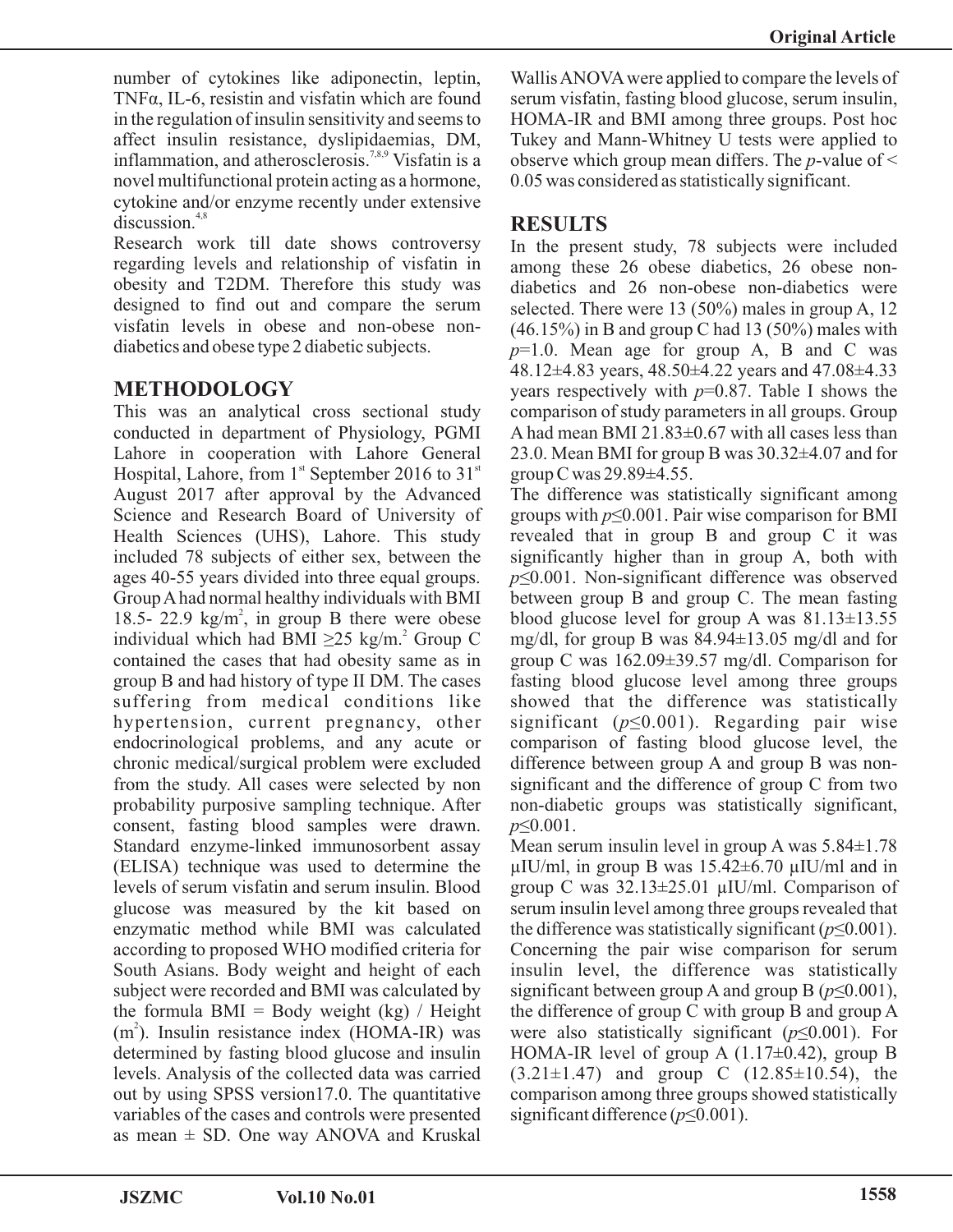Pair wise comparison of HOMA-IR level showed that the difference between group A and group B was statistically significant (*p*≤0.001) and the difference of group C from two non-diabetic groups was also statistically significant (*p*≤0.001). Mean serum visfatin level presented in table I and figure I. In group A, it was  $1.08 \pm 0.56$  ng/ml, while 3.87 $\pm$ 0.90 ng/ml was in group B, and 6.8 $\pm$ 0.95

ng/ml was in group C. The difference was statistically significant among groups  $(p \le 0.001)$ . Pair wise comparison of serum visfatin showed significantly higher levels in group B and in group C as compared to group A  $(p \le 0.001)$ . Statistically significant difference  $(p \le 0.001)$  was also observed between group B and group C.

| Parameter                                  | <b>Group A</b><br>$n = 26$<br>$Mean \pm SD$ | <b>Group B</b><br>$n = 26$<br>$Mean \pm SD$ | <b>Group C</b><br>$n = 26$<br>$Mean \pm SD$ | p-value | P-value<br>Between two groups |       |       |
|--------------------------------------------|---------------------------------------------|---------------------------------------------|---------------------------------------------|---------|-------------------------------|-------|-------|
|                                            |                                             |                                             |                                             |         | A & B                         | A & C | B & C |
| Age (years)                                | $48.12\pm4.83$                              | $48.50 \pm 4.22$                            | $47.08\pm4.33$                              | 1.0     | 1.0                           | 0.87  | 0.87  |
| <b>Body mass</b><br>index (BMI)            | $21.83 \pm 0.67$                            | $30.32 \pm 4.07$                            | 29.89±4.55                                  | 0.001   | 0.001                         | 0.001 | 0.902 |
| <b>Fasting</b><br>blood glucose<br>(mg/dl) | $81.13 \pm 13.55$                           | $84.94 \pm 13.05$                           | $162.09 \pm 39.57$                          | 0.001   | 0.184                         | 0.001 | 0.001 |
| Serum insulin<br>$(\mu I U/ml)$            | $5.84 \pm 1.78$                             | $15.42 \pm 6.70$                            | $32.13 \pm 25.01$                           | 0.001   | 0.001                         | 0.001 | 0.001 |
| <b>HOMA-IR</b>                             | $1.17 \pm 0.42$                             | $3.21 \pm 1.47$                             | $12.85 \pm 10.54$                           | 0.001   | 0.001                         | 0.001 | 0.001 |
| <b>Serum</b><br>visfatin<br>(ng/ml)        | $1.08 \pm 0.56$                             | $3.87 \pm 0.90$                             | $6.80 \pm 0.95$                             | 0.001   | 0.001                         | 0.001 | 0.001 |

**Table No. I. Comparison of study parameters in three groups** 

**Group A** = non-obese non-diabetics **Group B** = obese non-diabetics **Group C** = obese type 2 diabetics



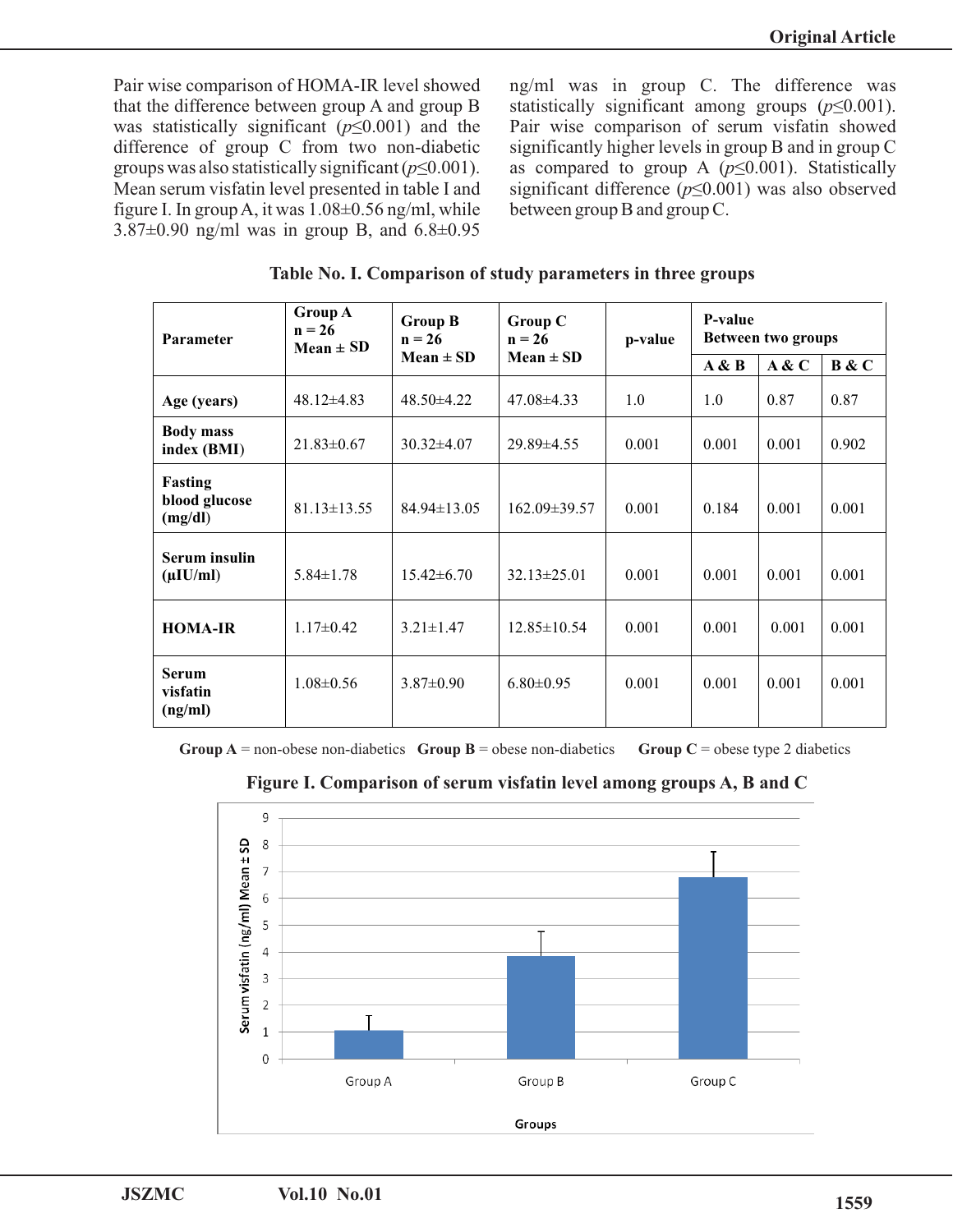# **DISCUSSION**

The prevalence of T2DM linked with obesity is rising rapidly worldwide. Obesity is the key element in pathophysiology of T2DM and insulin resistance principally because of excessive secretion of adipokines from expanded adipose tissue mass.<sup>8</sup>

Visfatin acts as insulin mimetic endogenous protein, abundantly produced by adipose tissue. Its plasma level increases with obesity and T2DM. A number of studies have shown controversial results regarding levels of serum visfatin and its relationship with glycemic and lipid parameters in obesity and  $T2DM$ .<sup> $9-14$ </sup>

In this study, serum visfatin level was elevated significantly in the obese subjects with and without type 2 diabetes mellitus as compared to non-obese subjects which is in agreement with the study carried out by Jawish et al<sup>11</sup> and Taskesen et al. $^{12}$  It could be due to a greater amount of body fat as visfatin is generally produced by adipocytes. Serum visfatin level was highest in obese diabetics as compared to obese non-diabetic and controls (non-obese non-diabetics) in our study. This is in line with the studies of El-Shafey et al<sup>8</sup> and Rabo et al.<sup>14</sup>

They suggested that increased serum visfatin level has a link in obesity and T2DM. Hyperglycemia increases visfatin mRNA expression in human adipose tissue.<sup>15</sup> Elevation of serum visfatin level in T2DM may be due to impairment in visfatin signalling at target tissues or dysregulation of its biosynthesis.<sup>16</sup> Serum visfatin level might be elevated in hyperglycemic conditions owing to generation of reactive oxygen species and apoptotic cell lysis as hyperglycemia causes caspases activation or it could be due to counter regulation for decreased insulin sensitivity by stimulatory effect of visfatin on insulin receptor.  $17,18$ <sup>16</sup> Chen et al, <sup>16</sup> El-Shaer et al, <sup>18</sup> Lopez-Bermejo et al<sup>19</sup> and Sandeep et al<sup>20</sup> found increased serum visfatin level in T2DM as in our study. Chen et al<sup>16</sup> and Lopez-Bermejo et al<sup>19</sup> found that plasma visfatin concentration was independently and significantly associated with T2DM. Lopez- $19$  Bermejo and colleagues<sup>19</sup> reported that serum visfatin concentration is increased with progressive beta cell deterioration, while Sandeep et al<sup>20</sup> suggested that the increased serum visfatin level in T2DM may be because of obesity.

Opposite to these findings, Yaturu et  $al<sup>21</sup>$  observed

decreased serum visfatin level in type 2 diabetic subjects than in non-diabetics. They suggested that either decreased visfatin level might be partially due to pioglitazone therapy or due to difference in the population. On the other hand, Gligor et  $al<sup>22</sup>$  found no statistically significant change of serum visfatin level in type 2 diabetics or in obese non-diabetics than in apparently healthy normal weight subjects. These results are in disagreement with our study, may be due to visfatin is not a regulatory hormone of glucose metabolism.<sup>9</sup>

Elevated serum visfatin level was observed in obese subjects by Davutoglu et al,  $T$ askesen et al,  $12$ Kaminska et al<sup>23</sup> and Haider et al.<sup>24</sup> This is in consistence with our findings. Visfatin may be involved in weight reduction and in the improvement of insulin resistance as Haider et  $al<sup>24</sup>$  observed that weight loss following gastric surgery has decreased circulating visfatin concentration in morbidly obese subjects. Visfatin might have a role in lipid homeostasis as lipoprotein lipase may be upregulated by visfatin in preadipocytes and facilitates lipid uptake in differentiated adipocytes because it increases the gene expression of fatty acid synthase.<sup>25</sup> On the contrary, study reported by Pagano et al<sup>26</sup> showed significantly lower plasma visfatin level in obese subjects as compared to subjects with normal body weight. They have also observed visfatin mRNA expression in subcutaneous adipose tissue (SAT) and in visceral adipose tissue (VAT) and determined that SAT is the determinant of circulating visfatin which is only 30% suggesting the role of other sources of circulating visfatin. As the visfatin is also produced from skeletal muscles, liver and immune cells, it is possible that altered functions of these tissues in obesity may reduce circulating visfatin level or this could be due to its down regulation by TNF- $\alpha$  and IL-6 in obesity.<sup>27,28</sup> On the other hand Sun et al<sup>9</sup> found no significant difference in serum visfatin concentration between lean, overweight and obese subjects. This is in contrast to our findings. They suggested that visfatin may not be involved in regulation of glucose metabolism/insulin resistance in lean, overweight and obese subjects or the visfatin concentration is not affected by the amount of body fat in young men.

In this study fasting blood glucose level was significantly elevated in group C than in group B and group A in accordance with the results of Rabo et al<sup>14</sup> and Al-Dahr and Jiffri. $^{29}$  It could possibly be due to the excess release of FFA from ectopic fat which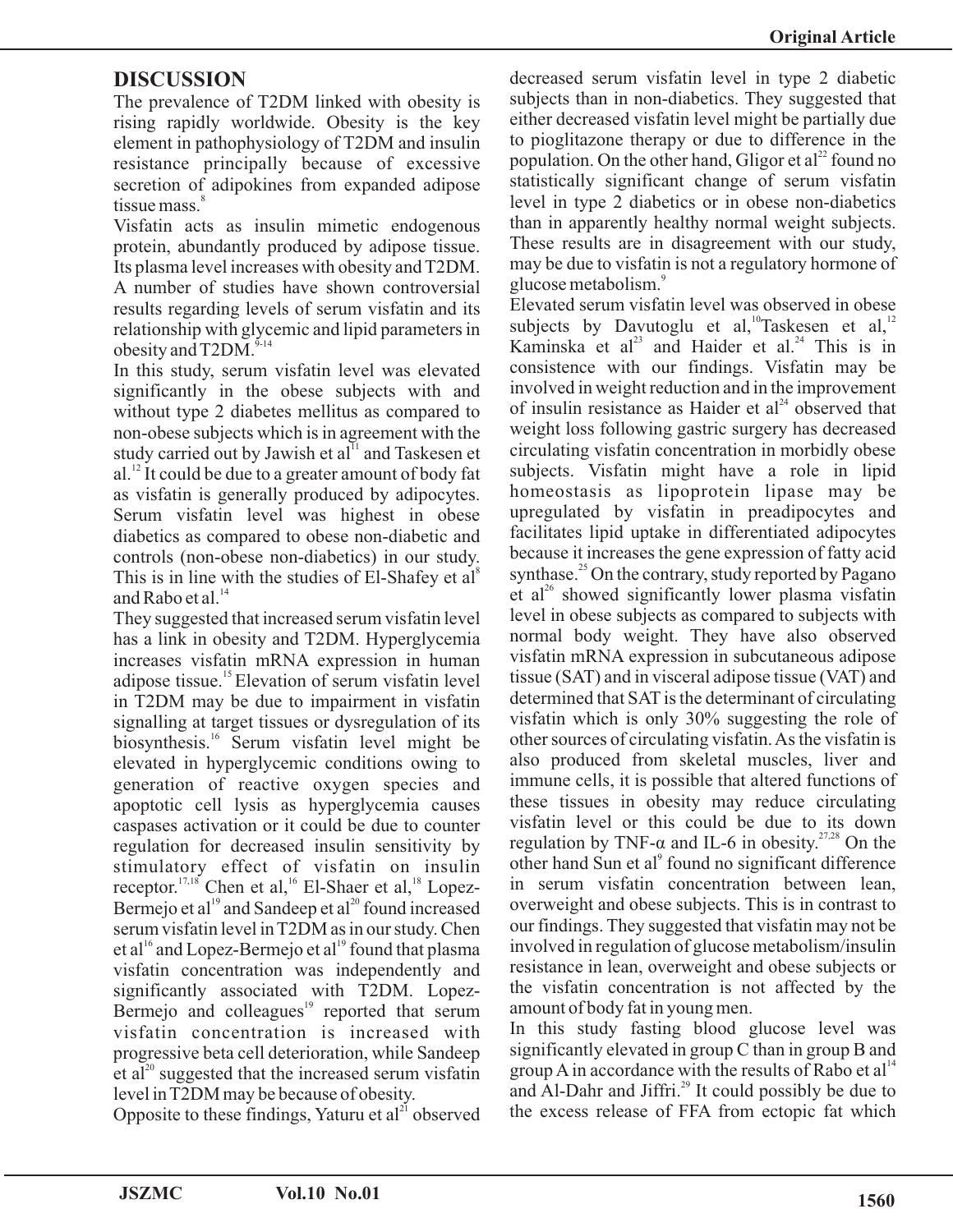prevents glucose uptake in peripheral tissues along with glucose production from liver. $29,30$  The difference in fasting blood glucose level in group A and B was non-significant as both groups were non-diabetics.

According to our results, fasting insulin and HOMA-IR showed significant increase in diabetic subjects as compared to non-diabetics, similar to the studies carried out by Rabo et  $al<sup>14</sup>$  and Chen et al.<sup>16</sup>Davutoglu and colleagues<sup>10</sup> observed significantly elevated fasting insulin and HOMA-IR in obese group compared to non-obese group and significant increase in obese diabetics was observed in the study carried out by Rabo et  $al<sup>14</sup>$  as compared to non-obese non-diabetics. These findings are similar to our results. Impairment in the function of insulin receptor by lipotoxicity or ectopic fat build up may be attributable to insulin resistance as it inhibits the translocation of GLUT-4 towards the cell membrane. Decreased insulin sensitivity leads to increased production of insulin resulting in hyperinsulinemia in obesity and  $T2DM.<sup>30</sup>$ 

## **CONCLUSION**

Increased serum visfatin level has shown a significant association with obesity and T2DM. This finding can be due to a compensatory mechanism against insulin resistance. Further large scale studies are recommended to evaluate the role of visfatin in metabolic conditions with insulin resistance.

**Authors Contribution: SI & AZ**: Data Collection, Idea generation, Study Design. **SSH:** Writeup, data analysis. **MS:** Literature Search. **JL**: Discussion & Results. **SF:** Critically Reviewed. All authors critically revised and approved its final version.

**Conflict of Interest**: None

**Sources of Funding:** None

## **REFERENCES**

- 1. Fukuhara A, Matsuda M, Nishizawa M, Segawa K, Tanaka M, Kishimoto K et al. Visfatin: a protein secreted by visceral fat that mimics the effect of insulin. Science,2005;307:426-30.
- 2. Akbarian N, Zarghami N, Mota A, Abediazar S, Abroon S, Mihanfar A et al. Correlation between circulating visfatin and nitric oxide metabolites levels in patients

with diabetic nephropathy. Iran J Kidney Dis,2018;12(3):163-8.

- 3. Kabir F, Jahan FA, Khan I, Faruque MO, Hassan Z, Ali L. Increased concentration of circulating visfatin associates with post-challenged hyperglycaemia and insulin resistance in IGT subjects. J Taibah Univ Med Sci, 2015; http://dx.doi.org/10.1016/j.jtumed.2014.12.007
- 4. Brema I. The relationship between plasma visfatin/Nampt and type 2 diabetes, obesity, insulin resistance and cardiovascular disease. Endocrinol Metab Int J, 2016;3(6):157-63.
- 5. Naz R, Hameed W, Hussain M, Aslam M. Glucose lowering effect of visfatin in obese and insulin dependent diabetes mellitus. Pak J Physiol,2011;7(1):4-6.
- 6. Revollo JR, Korner A, Mills KF, Satoh A, Wang T, Garten A et al. NAMPT/PBEF/Visfatin regulates insulin secretion in beta cells as a systemic NAD biosynthetic enzyme. Cell Metab, 2007; 6(5): 363-75.
- 7. Qidwai W, Ashfaq T, Imminent epidemic of diabetes mellitus in Pakistan. Issues and challenges for health care providers. J Liaquat Uni Med Health Sci,2010;09(3):112- 3.
- 8. El-Shafey E, El-Naggar G, Al-Bedewy M, El-Sorogy H. Is there a relationship between visfatin level and type 2 diabetes mellitus in obese and non obese patients? J Diabetes Metab,2012;S11.
- 9. Sun G, Bishop J, Khalili S, Vasdev S, Gill V, Pace D et al. Serum visfatin concentrations are positively correlated with serum triacylglycerols and down-regulated by overfeeding in healthy young men. Am J Clin Nutr,2007;85:399-404.
- 10. Davutoglu M, Ozkaya M, Guler E, Garipardic M, Gursoy H, Karabiber H et al. Plasma visfatin concentrations in childhood obesity: relationship to insulin resistance and anthropometric indices. Swiss Med Wkly,2009;139 (1- 2):22-7.
- 11. Jawish K, Qabalan Y, Al-Quobaili F. Study of elevated Visfatin levels in obese diabetic and non-diabetic subjects. Int J Pharm Sci Rev Res,2014;45:271-74.
- 12. Taşkesen D, Kirel B, Us T. Serum visfatin levels, adiposity and glucose metabolism in obese adolescents. J Clin Res Pediatr Endocrinol,2012; 4(2):76-81.
- 13. Edrees H, Morgan E. Improvement of insulin sensitivity by rosiglitazone decreased the visfatin level in obese rats induced by high fat diet. Int J Diabetes Res,2013;2(2): 27- 32.
- 14. Rabo S, Mohammed N, Eissaa S, Alia A, Ismaila S, Gad R. Serum visfatin in type 2 diabetes mellitus. Egypt J Intern Med,2013;25:27-32.
- 15. Haider D, Schaller G, Kapiotis S, Maier C, Luger A, Wolzt M.. The release of the adipocytokine visfatin is regulated by glucose and insulin. Diabetologia,2006;49: 1909-14.
- 16. Chen MP, Chung FM, Chang DM, Tsai JC, Huang HF, Shin SJ et al. Elevated plasma levels of visfatin/pre-B cell colony enhancing factor in patients with type 2 diabetes mellitus. J Clin Endocrinol Metab,2006;91:295-99.
- 17. Cai L, Li W, Wang G, Guo L, Jiang Y, Kang J. Hyperglycemia-induced apoptosis in mouse myocardium: mitochondrial cytochrome–*c* mediated caspase-3 action pathway. Diabetes,2002;51:1938-48.
- 18. El-Shaer O, Belal K, Issa H, El-Adl T. Increased serum